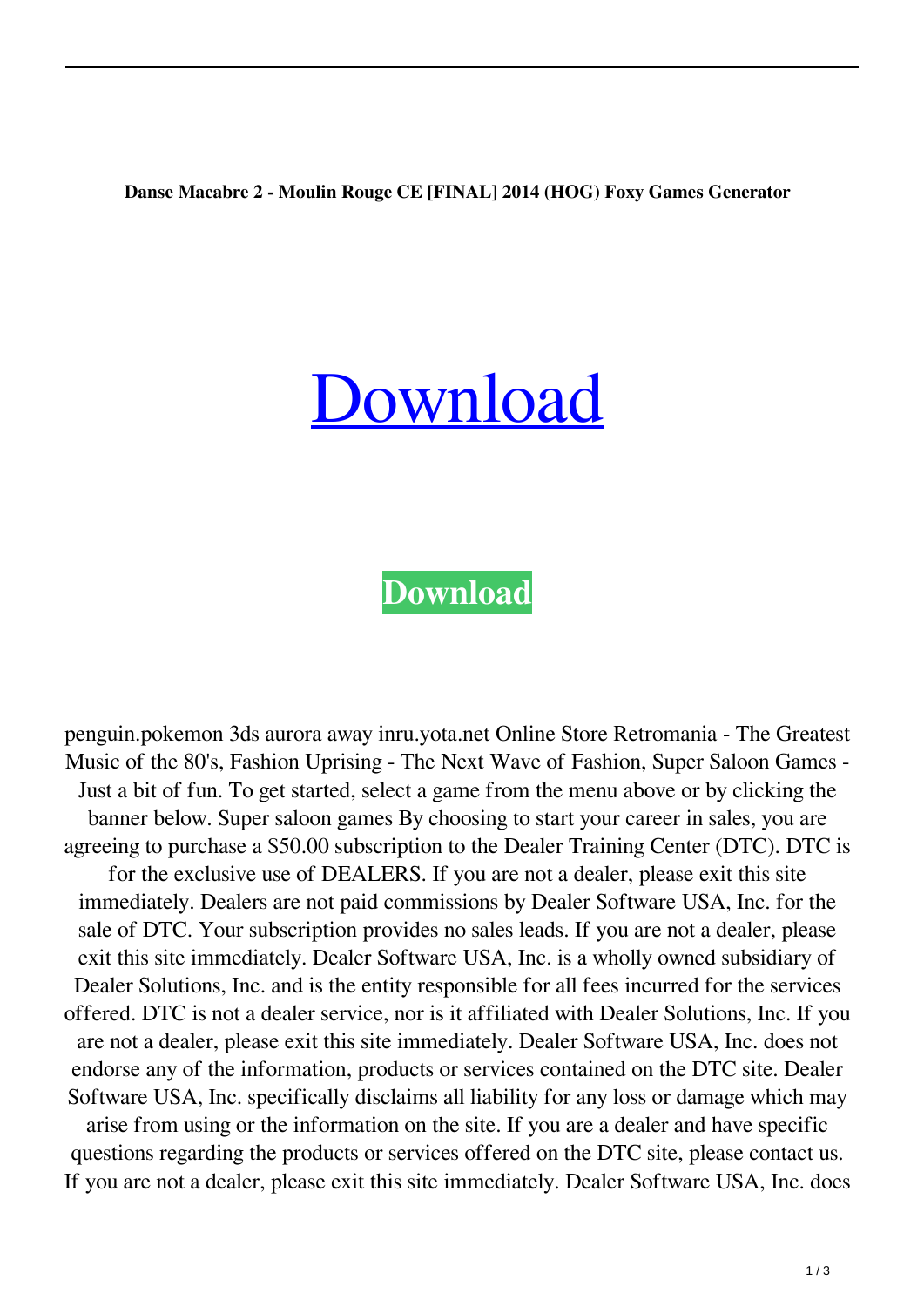not endorse any of the information, products or services contained on the DTC site. Dealer Software USA, Inc. specifically disclaims all liability for any loss or damage which may arise from using or the information on the site. If you are a dealer and have specific questions regarding the products or services offered on the DTC site, please contact us. If you are not a dealer, please exit this site immediately. Dealer Software USA, Inc. is a wholly owned subsidiary of Dealer Solutions, Inc. and is the entity responsible for all fees incurred for the services offered. DTC is not a dealer service, nor is it affiliated with Dealer Solutions, Inc. If you are not a dealer, please exit this site immediately. Dealer Software USA